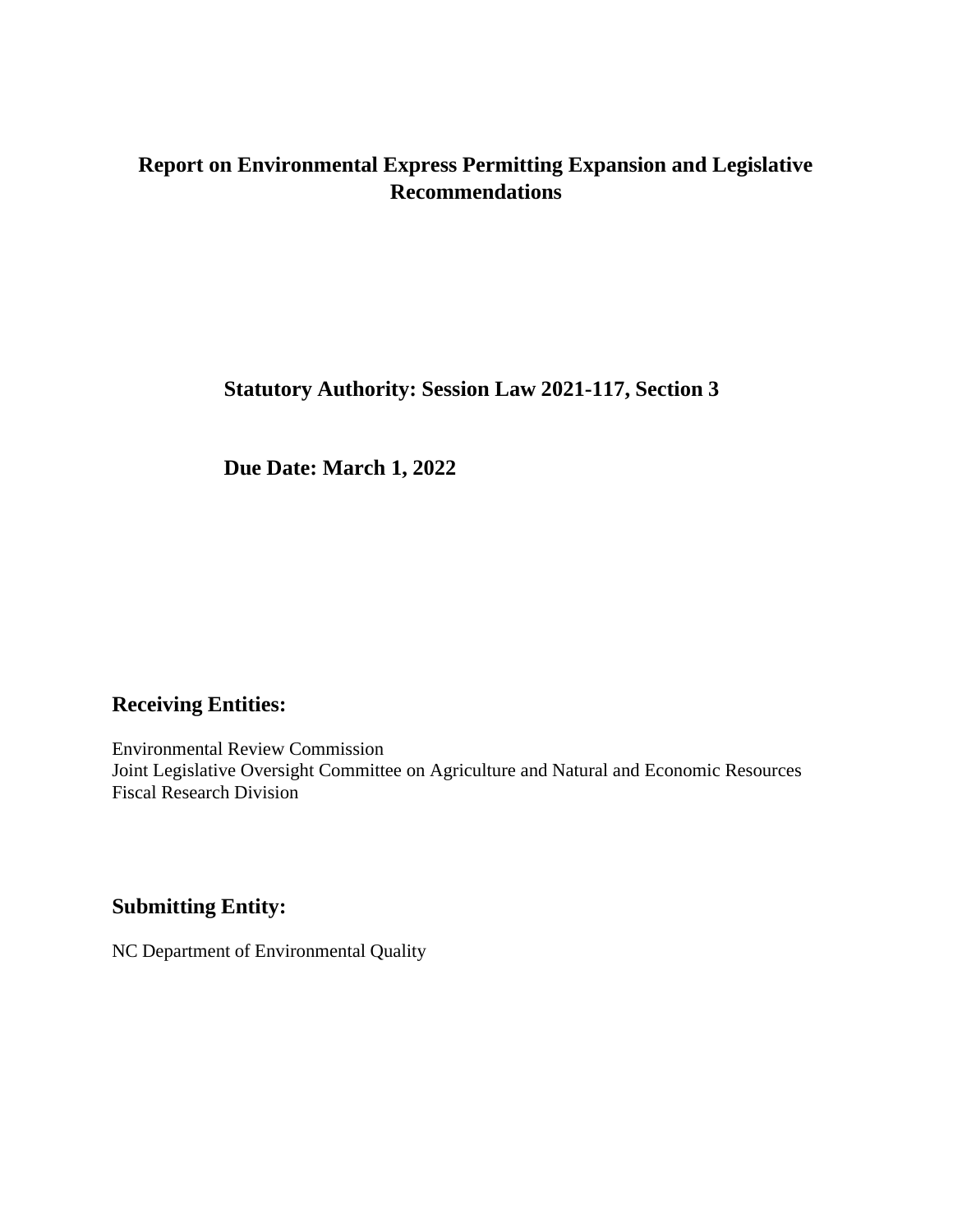# **Express Permitting**

### **Purpose**

Session Law 2021-117, Section 3 requires the Department of Environmental Quality (DEQ or the Department) to study and report on any necessary budgetary or legal changes to expand the Department's express permitting programs to include additional types of permits required for economic development related activities. The mandate directed the Department to specifically study two permit types: water quality non-discharge permits and land application of petroleum contaminated soil.

This report details DEQ's study of the Express Permitting Program and outlines legislative recommendations for consideration.

### **Background**

The Express Permitting Program was first authorized in 2005 budget bill (S.L. 2005-276, Section 12.2a) to offer a timelier fee-based review process for certain types of environmental permits required for economic development. Through pre-application meetings and consultations, the program works directly with applicants to identify necessary environmental requirements to expeditiously process permits and certifications. To support additional staff necessary for an express review, higher fees are charged.

The statute directed the Department's focus and allowed it to establish a fee-based express review for any or all of the permits, approvals or certifications in the following programs:

- Erosion and Sedimentation Control
- Coastal Management
- Water Quality, including water quality certifications and stormwater management.

Statute further allowed the Department to determine the fees for express application review under the Express Permitting Program but provided a statutory maximum allowed to be charged. Statute then laid out a schedule for maximum permit fees depending on the number of permits a project required.<sup>[1](#page-1-0)</sup> Note – the term project is not defined.

### **Current Express Review Programs**

DEQ currently offers four permit types in the Express Permitting Program. The majority of all express permits are processed in the Division of Energy, Mineral, and Land Resources (DEMLR), including both Erosion and Sedimentation Control and State Stormwater permits. The Division of Water Resources (DWR) and the Division of Coastal Management (DCM) also offer express permitting options. Table 1 provides an overview of the total express permits issued in FY 2020- 21 in comparison to the total number of permits processed in the Division's regular permitting process.

<span id="page-1-0"></span><sup>1</sup> See <https://deq.nc.gov/media/8743/download>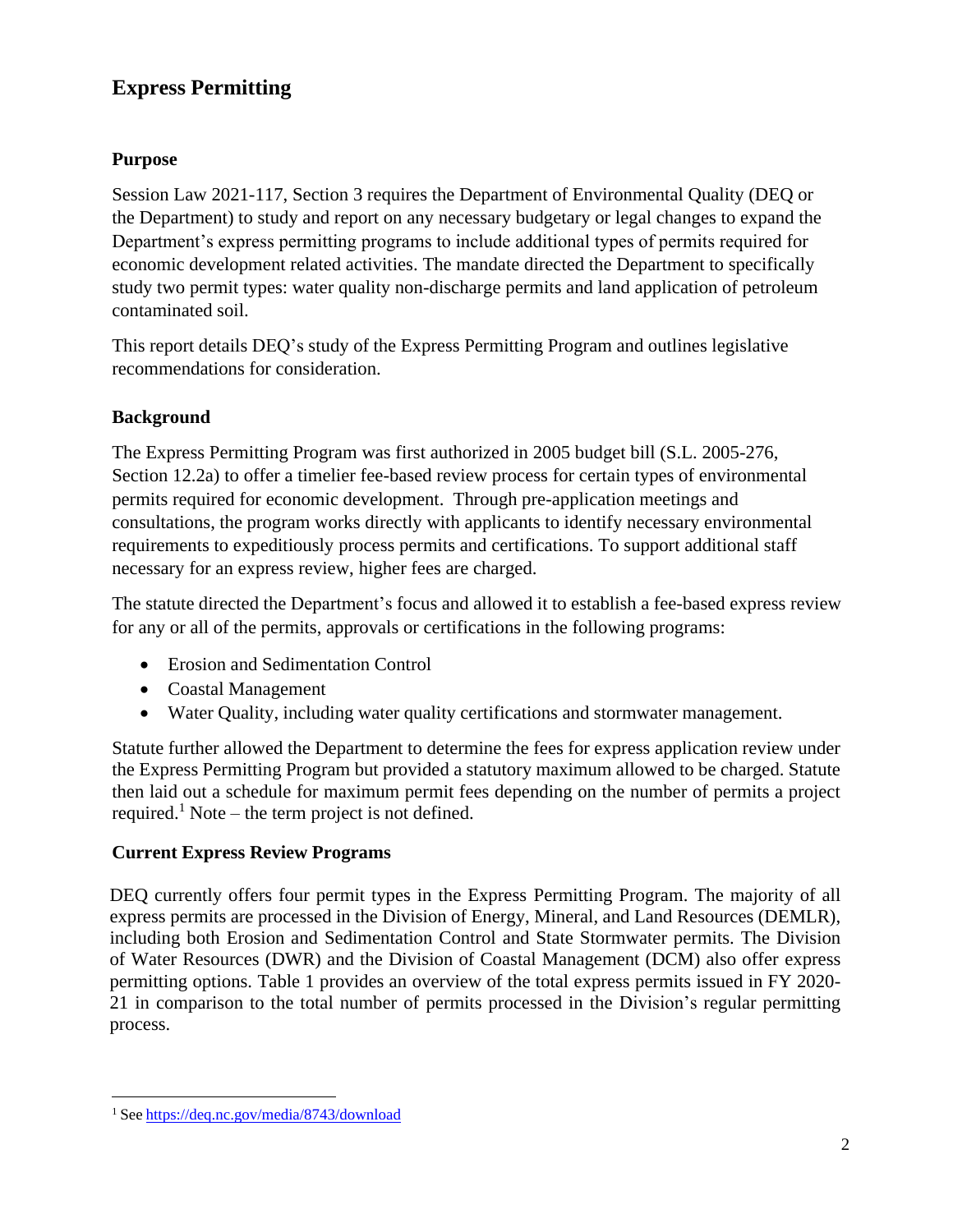Table 1. Overview of Express Permits Issued in FY 2020-21

| <b>Division</b> | Program                       | <b>Express</b> | <b>Regular</b> |
|-----------------|-------------------------------|----------------|----------------|
| <b>DEMLR</b>    | <b>Erosion and Sediment</b>   | 541            | 2,049          |
|                 | Control                       |                |                |
| <b>DEMLR</b>    | <b>State Stormwater</b>       | 99             | 860            |
| <b>DWR</b>      | 401/Wetlands                  | 16             | 2,228          |
| <b>DCM</b>      | <b>CAMA</b> Major             |                | 115            |
| <b>TOTAL</b>    | <b>All Permits w/ Express</b> | 656            | 5,252          |

From the 656 total express permits that were issued in FY 2020-21, \$1,054,135 was generated in receipts. These receipts support 11.512 FTE within the regulatory Divisions, as well as operating expenses in the regional offices.

### **Economic Development Stakeholder Consultation**

In response to the legislative study directive, DEQ took several steps to research the types of permits most frequently requested from economic developers. The Department surveyed regional office permit coordinators, located within our Division of Environmental Assistance and Customer Services to obtain feedback on the needs of permittees and their experience. Additionally, the Department met with staff from both the NC Department of Commerce (NCDOC) and Economic Development Partnership of NC (EDPNC) and received input related to this subject. Findings from both internal and external stakeholders indicate that this program is very popular with economic developers, and relayed the desire for additional options, as well as flexibility within existing permits. NCDOC and EDPNC recommended several competitor states for further study for comparison to make sure that the Department is offering similar options.

DEQ analyzed surrounding states' programs and others that were recommended. No state had an express review program as broad and diverse as North Carolina. Of the states reviewed, Massachusetts offers wetlands expedited review, and both Texas and Georgia offer an expedited air permitting feature.

### **Directed Permits for Study**

Legislation required DEQ to study two specific types of permits for consideration for inclusion in the Express Review program. The following information explains why the Department does not advise pursuing either of these options:

### Water Quality Non-Discharge Permits

DWR's Non-Discharge Branch is responsible for the permitting and compliance of treated wastewater effluent and residuals applied to land surface. The Branch is also responsible for permitting facilities for the beneficial use of reclaimed water for the purpose of conserving the state's potable water, surface water, and groundwater resources. Non-discharge wastewater systems do not include "onsite" septic tank drain field systems; those systems are overseen by local Health Department and the Department of Health and Human Services. Table 2 lists types of non-discharge permits and approved disposal methods.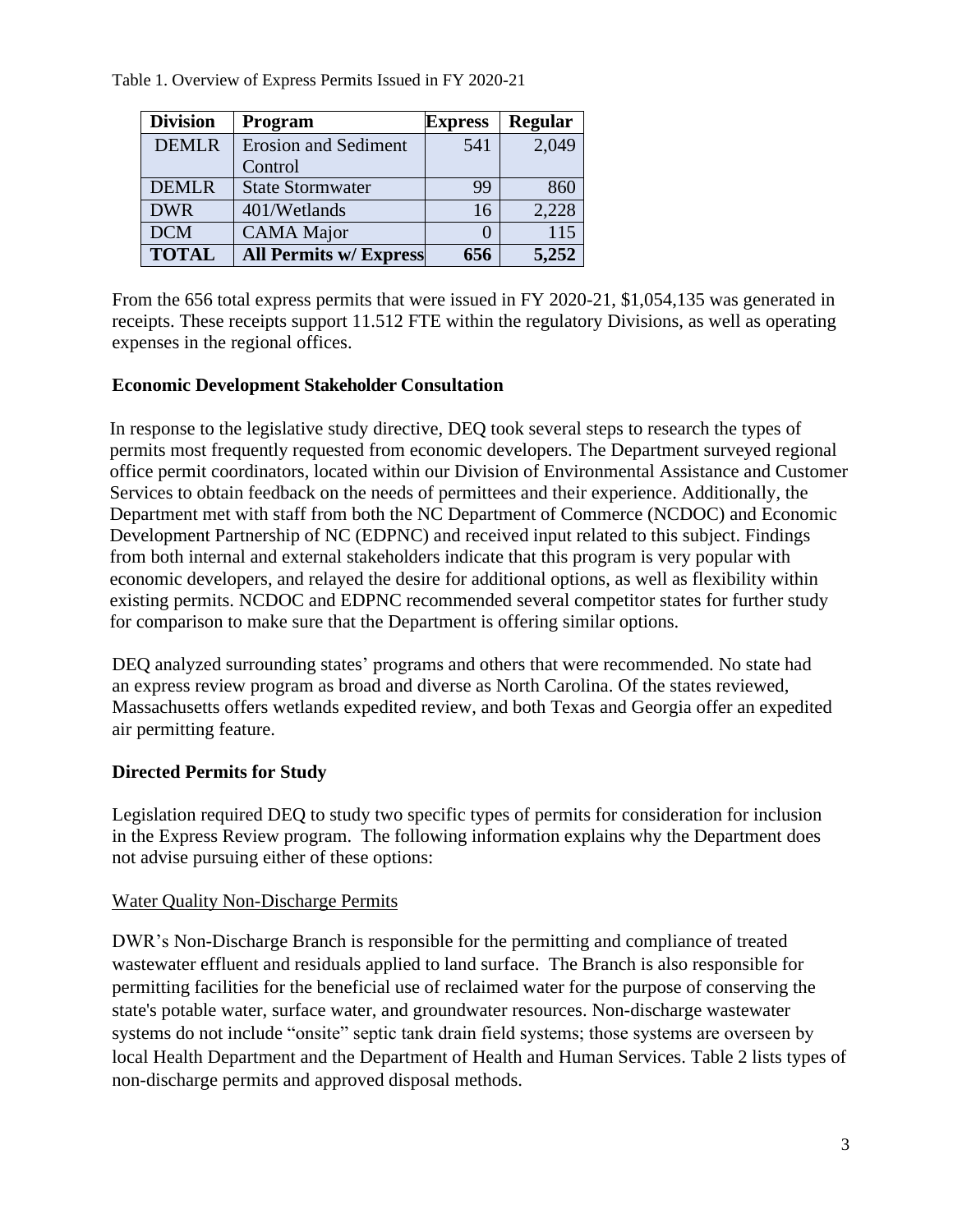| Non-Discharge Permit Types                    | Non-Discharge Disposal Methods       |  |
|-----------------------------------------------|--------------------------------------|--|
| Wastewater Irrigation                         | Spray/Drip Irrigation                |  |
| Single-Family Residence Wastewater Irrigation | High-Rate Spray/Drip Infiltration    |  |
| High-Rate Infiltration                        | High-Rate Basin Infiltration         |  |
| Other Non-Discharge Wastewater                | <b>High-Rate Rotary Infiltration</b> |  |
| Land Application of Class B Residuals         | Closed-Loop Recycle                  |  |
| Distribution of Class A Residuals             | <b>Reclaimed Water Reuse</b>         |  |
| Surface Disposal of Residuals                 | Reclaimed Water Irrigation           |  |
| Closed-Loop Recycle                           | Injection/Application of Residuals   |  |
| <b>Reclaimed Water Generation</b>             |                                      |  |
| <b>Reclaimed Water Dedicated Utilization</b>  |                                      |  |
| Reclaimed Water Conjunctive Utilization       |                                      |  |
| <b>Bulk Distribution of Reclaimed Water</b>   |                                      |  |
| <b>Reclaimed Water Distribution</b>           |                                      |  |
| Reclaimed Water Local Program Approval        |                                      |  |

Table 2. Water Quality Non-Discharge Permit Types and Disposal Methods:

Non-Discharge permits are issued for a period not to exceed eight years. In 2021, the Department issued 221 permits: 14 new permits, 29 major modifications, 50 minor modifications, and 128 renewals. G.S. 143-215.1(d)(1) requires that all complete non-discharge permits be issued within a 90-day deadline. Since 2016, no complete applications have exceeded the 90-day statutory requirement for processing. As such, this section does not have a backlog.

*Recommendation: DEQ does not recommend this program for the Express Review Program as completed permits are processed within the required 90-day period. If the legislature wants to include an express permitting option, DEQ requests that adequate permitting staff be appropriated so as not to impact the existing non-discharge program and its ability to meet statutory requirements.*

### Land Apply Petroleum Contaminated Soils G.S. 143-215.1d(2)

The Underground Storage Tank (UST) soil remediation sites were identified in SL 2021-117 as one area for DEQ to study express permitting. An applicant wishing to dispose of petroleum contaminated soil by land application is required to give a written notice that they intend to apply for such a permit to each city and county government having jurisdiction over any part of the land on which disposal is proposed to occur.

There are currently 21 sites across NC that manage petroleum contaminated soils. Five of these locations are containment and treatment operations while the others are land farms (apply petroleum contaminated soils to land) that vary in size from a few acres to over 80 acres. These sites are issued 5 year permits at a cost of \$480 per site. Regional UST staff with DWM currently process these permits in an expedited manner.

*Recommendation: An express permitting option is not recommended at this time based on the limited number of these sites across the state and the quick turnaround that is typically associated with most of these permits.*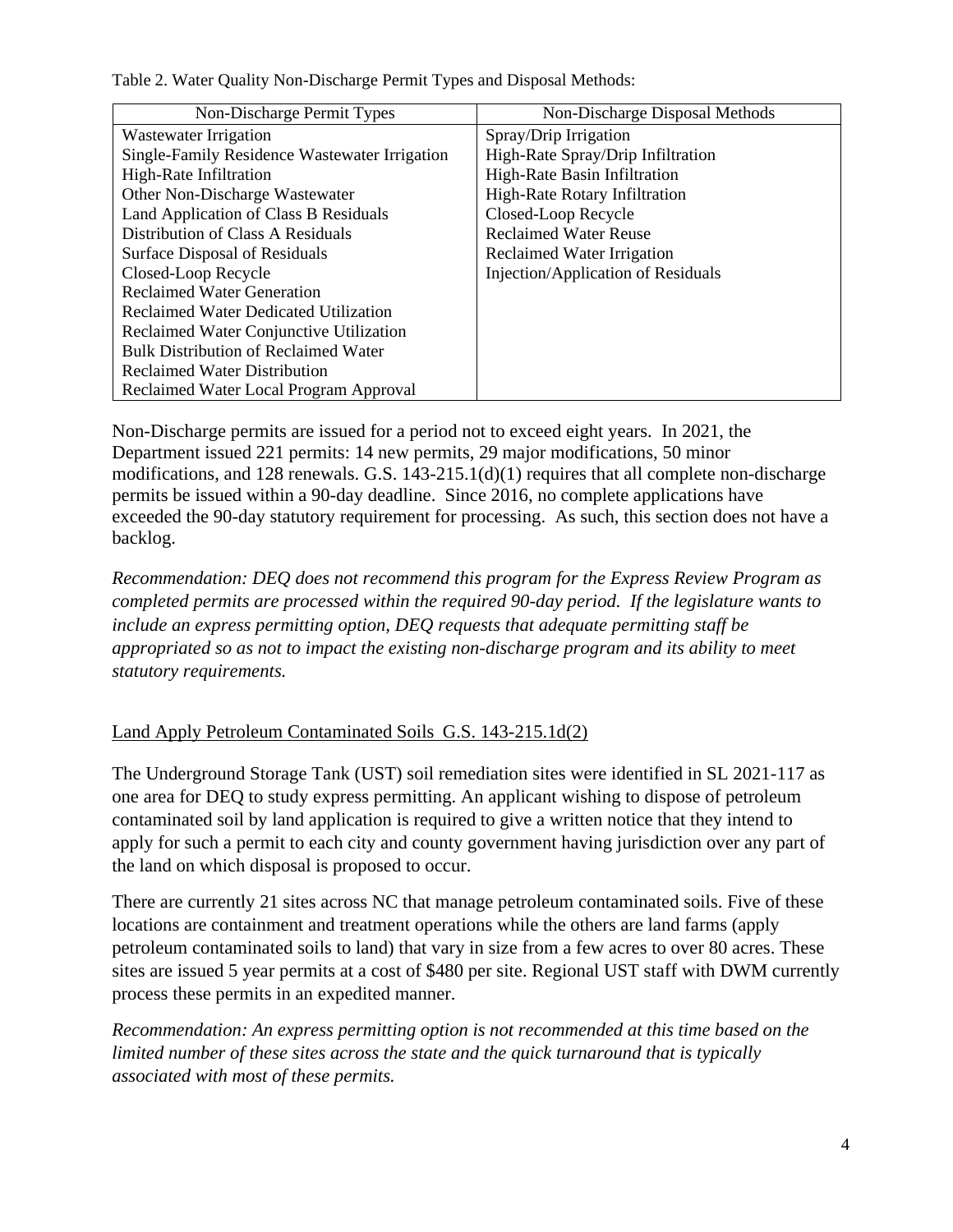### **Additional Permits Studied**

Based on feedback from economic development professionals and with internal regional permit coordinators, *the Department studied and recommends the following additional permits and certifications for inclusion in the Express Permitting program:*

### DEMLR – Jurisdictional Determinations for Dams

DEMLR operates the State Dam Safety Program. As a part of administrative rule requirements, an applicant that wishes to construct, repair, alter or remove a dam must file with the Director a statement concerning the location of the dam, including the name of the stream and county, height, purpose, and impoundment capacity including proposing a hazard classification. The review process for a jurisdictional determination (JD) for hazard classification requires considerable staff time and resources due to tabletop and onsite review. Most of the 6,099 existing dams inthe state inventory have an assigned hazard classification. However, proposed dams and any dam owner wishing to have their existing hazard classification changed for any reason is required to have a JD.

The following chart provides permit volume data for calendar years 2020-2021 compared to data from theprevious three years. Within the last fiscal year, the Division experienced a caseload almost equal to the prior three years of requests. As a result of the rise in demand, processing times have also increased.

|                    | <b>DEMLR</b>                             |           |  |
|--------------------|------------------------------------------|-----------|--|
|                    | Dam Safety Jurisdictional Determinations |           |  |
|                    | 2020-2021                                | 2017-2019 |  |
| Number of JDs      | 106                                      | 139       |  |
| Average (days)     | 165                                      | 94        |  |
| Goal (days)        | 30                                       | 30        |  |
| Number $> 90$ days | 68                                       | 77        |  |
| $\% > 90$ days     | 64%                                      | 55%       |  |

Table 2. Comparative Permit Data by Calendar Year for Dam Safety Jurisdictional Determinations

The law does not currently authorize a base fee for this review. With current workloads increasing in this program, a voluntary fee-based option would allow for expedited review of JDs. Although obtaining a JD in and of itself is not a permit or approval, it is an initial step in the Dam Safety permitting process that should be considered for addition to our existing Express Review system.

### DWR – Sewer Systems Extension

The DWR issues sewer extension permits for expansion, relocations, or installation of new sewer lines and systems. The permitting process provides sewer services to new locations while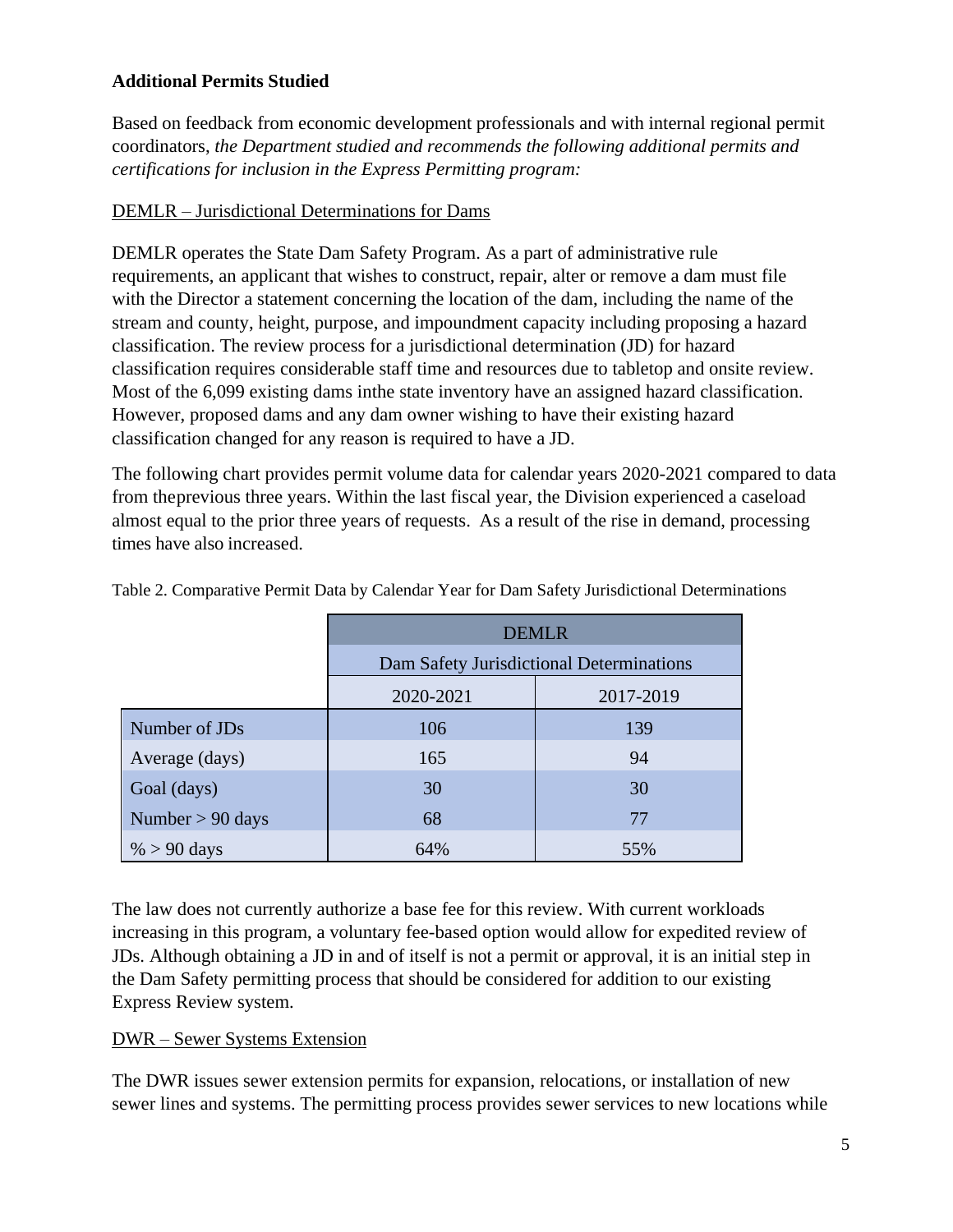ensuring that appropriate setbacks are maintained, pump stations are sized appropriately, and the downstream sewer line/pump stations/wastewater plant can handle the hydraulic load and properly treat wastewater. Additionally, the permitting process addresses conditions that may cause or contribute to sanitary sewer overflows over the lifespan of a sewer system. In the 2021 calendar year, 1,090 total sewer system extension permits were issued.

DEQ would recommend adding sewer system permits to the Express Permitting Program. This new option would not be applicable for alternative sewers, projects requiring flow adjustments under 02T administrative rules, or standard sewer extensions that do not meet the 02T rules and current Minimum Design Criteria.

### **Other Considerations**

In reviewing the Express Permitting program, the Department identified the following items for further consideration:

#### Division of Coastal Management - CAMA Major Permit

The Division of Coastal Management (DCM) is responsible for issuing CAMA Major Permits. These permits include major construction projects like beach renourishment, inlet dredging, marinas, and large-scale shoreline construction projects. Major permits are classified as such, in part, because they require the review and action of up to nine additional state entities and four federal agencies. DCM provides an umbrella permitting process, where the CAMA permit application serves as the application for other federal and state authorizations. Given the more complex reviews involved in these permits and the Division's reliance on expedited processing by other state and federal agencies outside of its control, this program is not a good fit for the Express Program. In fact, only four permits have been issued through the express program in the last three years – a volume that can easily be absorbed through the regular permitting program byexpediting the processing of time-sensitive projects without requiring an Express permit application.

### *Recommendation: Eliminate CAMA Major permits from the Express Program.*

#### **Statutory Fee Cap**

G.S. 143B-279.13(b) establishes a maximum fee schedule for certifications and permits. Unfortunately, the statute vacillates between two terms: permit applications and project applications– neither of which are defined. The Department recommends streamlining this section to eliminate ambiguity and to simplify the fee schedule. The Department also requests that consideration be given to increase the maximum allowable fee to an amount that better reflects the cost of the services provided. The current fee per permit is currently capped at \$4000, which adjusted for inflation to today's dollars, would equal \$5,710. Any increases in revenues generated would allow the Department to add additional staff to grow this permitting program and best serve economic development.

*Recommendation: Adopt statutory language to streamline the fee schedule and increase the maximum allowable fee per permit or certification to a maximum fee of \$5,500. See the Appendix for recommended statutory changes.*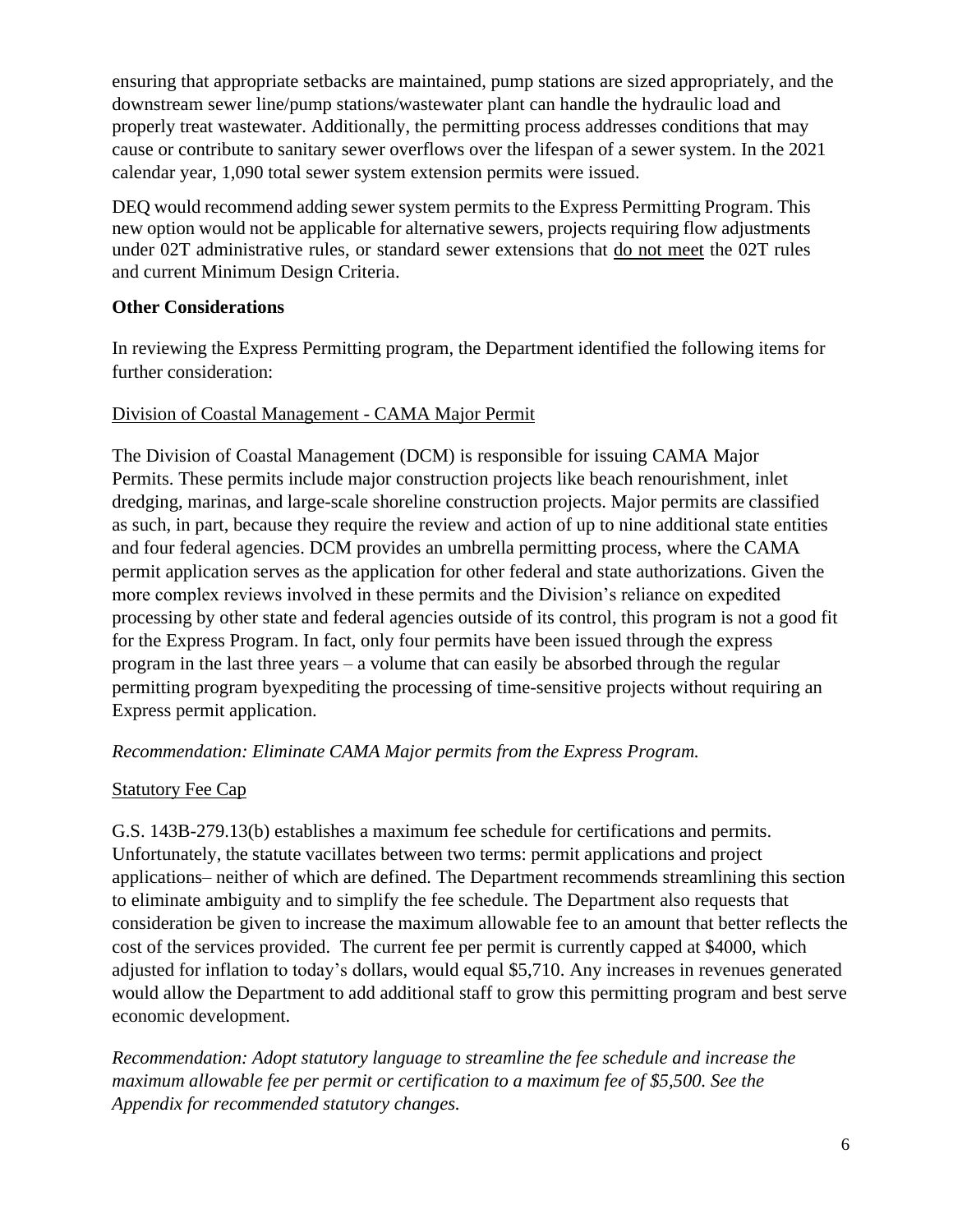#### **Summary**

The Express Permitting program is a tool for enabling faster processing of permits related to economic development. Although studied, DEQ does not recommend either the addition of Non-discharge permits or permits for the Land Application of Petroleum Contaminated Soils to the Express Permitting program. However, the Department does recommend the addition of Jurisdictional Determinations of Dams and Sewer System Extensions. Additionally, DEQ recommends eliminating CAMA Major permits as an express permitting option and increasing the maximum fee allowed in statute to better reflect the real cost of processing the permits, which in turn, with additional receipts, will allow the program to continue to grow to serve an increased demand.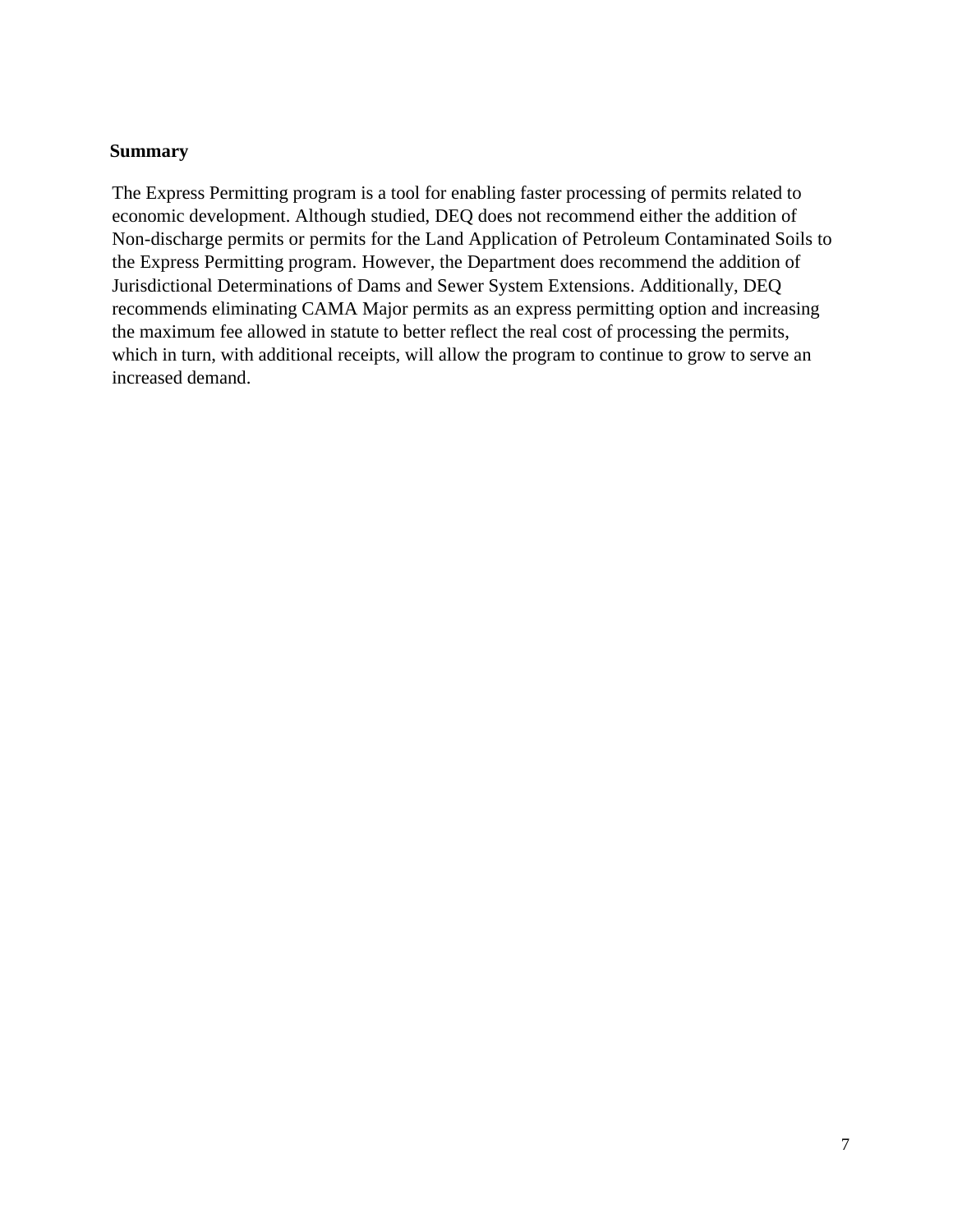### **Appendix**

**Changes requested:**

- **Create a single \$5,500 cap per permit, not per project and get rid of thetiered pricing. \$5,500 is based on rate of inflation.**
- **Give DEQ the clear authority to add additional express permitting options**

#### **§ 143B-279.13. Express permit and certification reviews.**

(a) The Department of Environmental Quality shall develop an express reviewprogramto provide express permit and certification reviews in all of its regional offices.Participation in the express review program is voluntary, and the program is to becomesupported by the fees determined pursuant to subsection (b) of this section. The Department of Environmental Quality shall determine the project applications to reviewunder the express review program from those who request to participate in the program.The express review program may be applied to any one or all of the permits, approvals,or certifications in the following programs: the erosion and sedimentation control program, the coastal management program, and the water quality programs, including water quality certifications and stormwater management. The express review programshall focus on the following permits or certifications:

- (1) Stormwater permits under Part 1 of Article 21 of Chapter 143 of the General Statutes.
- (2) Stream origination certifications under Article 21 of Chapter 143 of the General Statutes.
- (3) Water quality certification under Article 21 of Chapter 143 of theGeneral Statutes.
- (4) Erosion and sedimentation control permits under Article 4 of Chapter 113A of the General Statutes.
- (5) Permits under the Coastal Area Management Act (CAMA), Part 4 of Article 7 of Chapter 113A of the General Statutes.

(a1) The Department of Environmental Quality shall have the authority to create additional express permitting options in other programs not enumerated in (a) where it deems there to be a need or where it determines an express permitting option would create greater efficiencies for the permitting process.

(b) The Department of Environmental Quality may determine the fees for express application review under the express review program. Notwithstanding G.S. 143-215.3D, the maximum permit application fee to be charged under subsection (a) ofthis section for the express review of a project application requiring all of the permits under subdivisions  $(1)$  through  $(5)$  of subsection  $(a)$  of this section shall not exceed five thousand five hundred dollars (\$5,500) per permit, approval or certification. Notwithstanding G.S. 143-215.3D, the maximum permit application fee to be charged for the express review of a project application requiring all of the permits under subdivisions (1) through (4) of subsection (a) of this section shall not exceed four thousand five hundred dollars (\$4,500). Notwithstanding G.S. 143-215.3D, the maximum permit application fee charged for the express review of a project applicationfor any other combination of permits under subdivisions (1) through (5) of subsection (a) of this section shall not exceed four thousand dollars (\$4,000). Express review of aproject application involving additional permits or certifications issued by the Department of Environmental Quality other than those under subdivisions (1) through (5) of subsection (a) of this section may be allowed by the Department, and, notwithstanding G.S. 143-215.3D or any otherstatute orrule thatsets a permitfee, tThe maximum per permit application fee charged for the express review of a project application under subsection (a1) of this section shall not exceed four thousand dollars(\$4,000), plus one hundred fifty percent (150%) of the fee that would otherwise apply by statute or rule for that particular permit, approval or certification. Additional fees, not to exceed fifty percent (50%) of the original permit application fee under this section, may be charged for subsequent reviews due to the insufficiency of the permit applications. The Department of Environmental Quality may establish the procedure bywhich the amount of the fees under this subsection is determined,